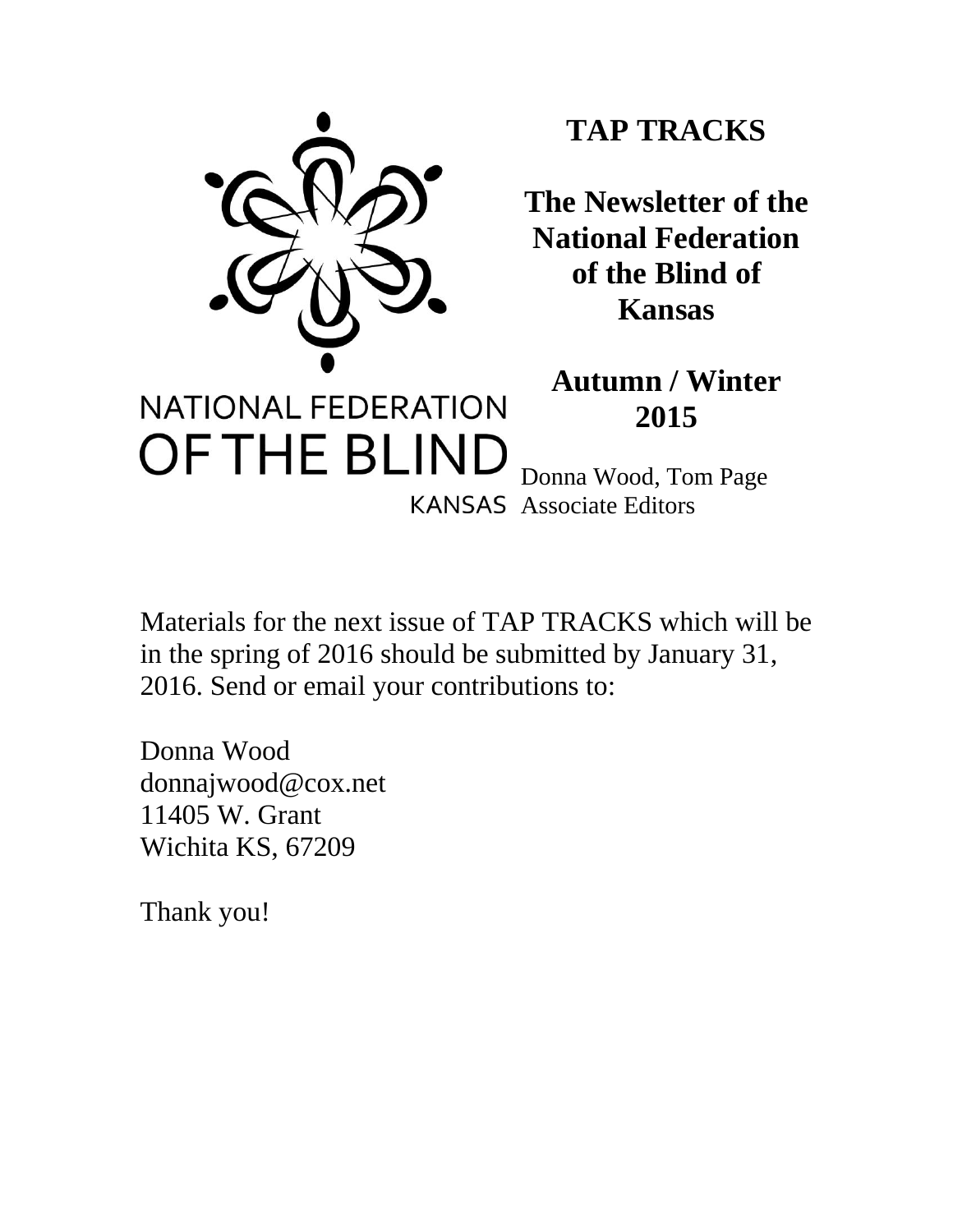## **It's Coming! It's Coming! -- Donna Wood**

Are you ready? It will soon be here, the 47th annual state convention of the National Federation of the Blind of Kansas. The NFBKS state convention will be held November 20th, 21st, and 22nd , 2015. The convention location is at The Hotel at Old Town, at 830 East 1st Street, Wichita, KS 67202. Reservations can be made by calling 316-267-4800 (if calling locally) or toll free at 877-265-3869. Room rates this year are \$90. Breakfast is included. The deadline for reservations is November 10th 2015.

We are celebrating 75 years of the National Federation of the Blind this year! The state board has approved a variety of plusses for this convention. Special room rates hot catered snacks and a band at our hospitality area on Friday are just a few of the amenities we can look forward to.

You will find a pre-registration form in this newsletter. Preregistration is \$5 (it will be \$10 at the door). We will be having a luncheon Saturday and the cost will be \$15. Our banquet will be Saturday evening, the cost being \$25.. Following the keynote speech, and scholarship awards we will have entertainment and an available bar.

Our national representative will be Julie Deden, executive director of the Colorado Center for the Blind. Julie has been working at the Colorado Center since 1997 and became Executive Director in 1999. It's her dream job because she hasthe opportunity to see positive changes in her students each day. Julie has been blind since birth, but did not always feel good about herself as a blind person. She worked as a rehabilitation counselor for the Colorado Division of Vocational Rehabilitation for 14 years prior to her work at the center. Julie has her master's degree in counseling, a 20-year-old son, and enjoys cooking, hiking and reading. Julie Deden is a great leader in the feild of blindness rehabilitation. Her impact on our movement and on the state of the art in the rehabilitation feild cannot be understated. We could not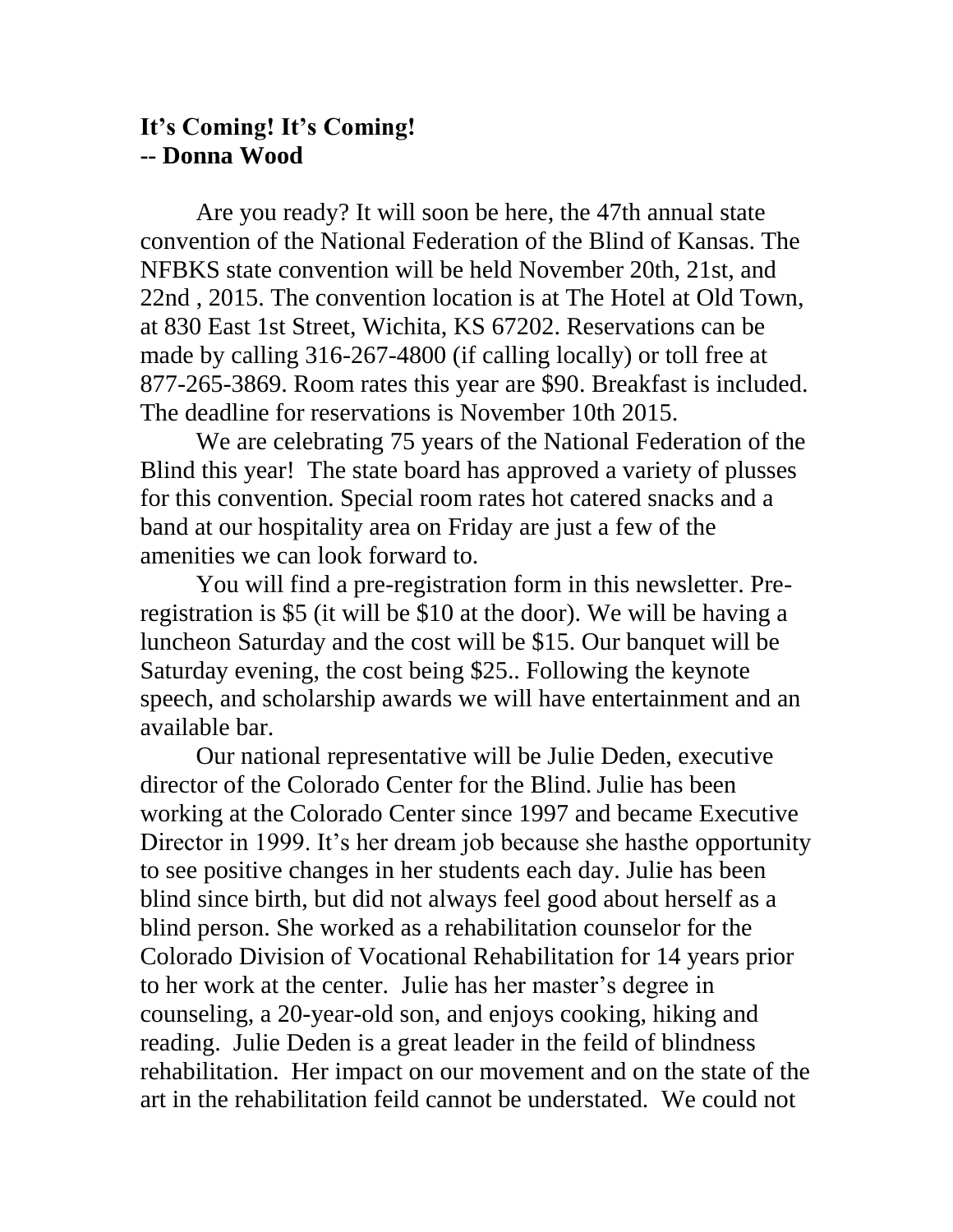be more pleased to be her hosts. Please help us help her feel at home!

We have a full agenda scheduled for the convention, including the usual events of a Friday afternoon seminar, resolutions, exhibits, and business meeting. The agenda for Saturday will cover such topics as the 75-year history of the NFB, rehabilitation, and health and fitness. We have a couple of fundraisers that will be of interest to many of you, including a 50/50 raffle held by the affiliate, and the opportunity to win an Apple TV from the South-Central Chapter.

Not only will the weekend be informative and fun, it will be good to see old friends and make new ones. Come and join us and learn about the NFB, technology, legal issues, and so much more on topics that effect our lives.

## **From the President -- Tom Page**

Greetings Kansas Federationists. I can hardly beleive that it has been almost year since we gathered in Lawrence for our last convention. The 75th year of our organization has been an eventful one for blind Kansans.

In addiation to the activities you can read about in other articles we have continued our quest to secure funding for the NFB-Newsline program. We are working to engage with reprsentatives who were responsive to our outreach this spring. Ultimately we hope to secure a stable ongoing funding solution so we may contunie to have access to this important resource.

We have continued our advocacy work with the Kansas rehabilitation system and I have had the pleasure of engaging with both state and private educational institutions on behalf of blind students We will hear from the students themselves this November.

Although we are not a large group we are continuing to grow State and notional Anya Avromenko, a blind student at Emporia State, has stepped forward as a leader of blind students in Kansas.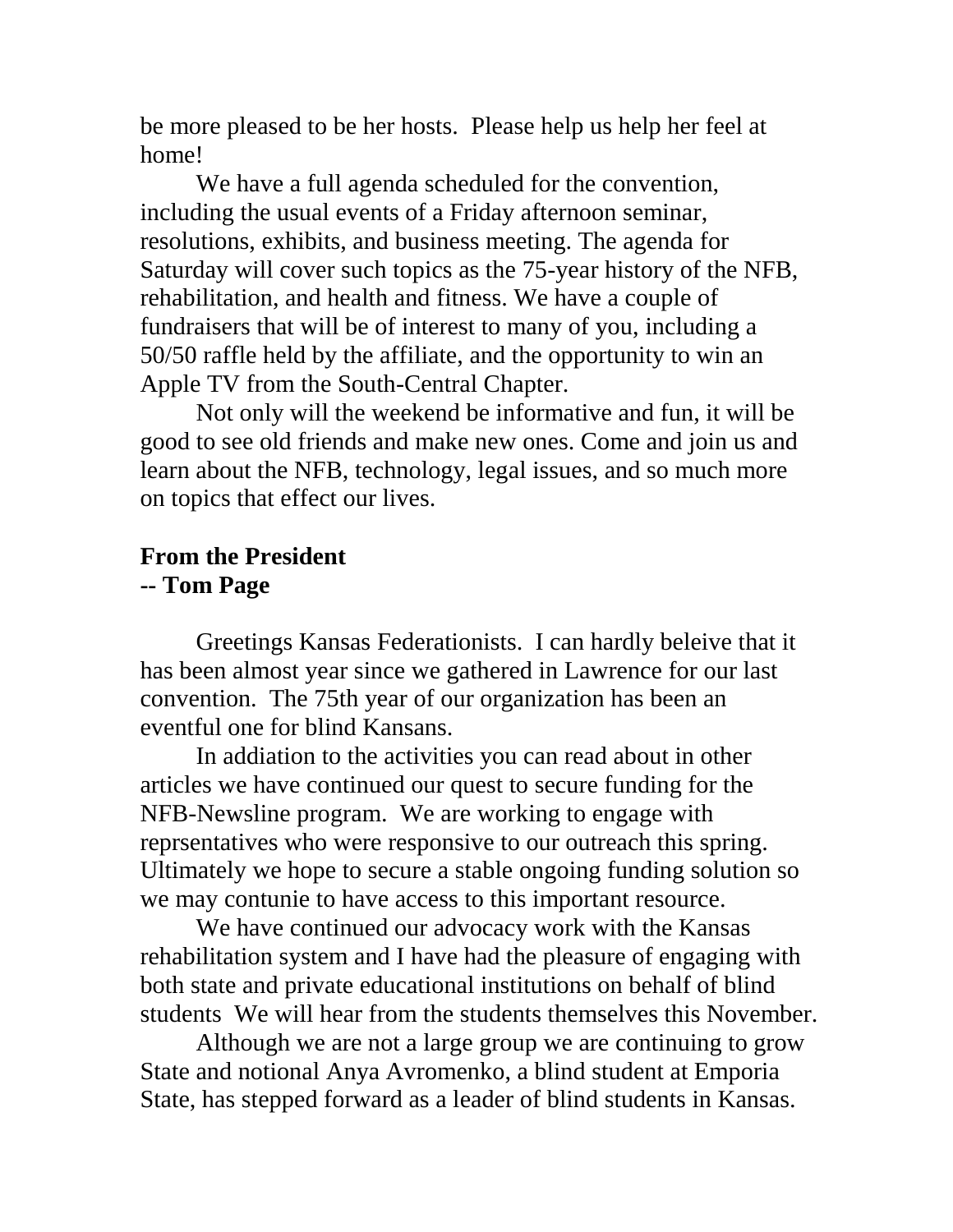Her hard work combined with Sharon Luka and the At-Large chapter leadership has resulted in the strong possibility that we will be officially welcoming both a new chapter and a new division to the NFB of KS family at convention. As we meet blind people and interface with the world we may be talking to our next to member. Have you heard our new 30 second message? Check it out at:

I hope that all of you can make it to our upcoming Wichita convention. We are taking things to another level thisyear. In addition to the deluxe accomodations we will be in the heart of Wichita's Old Town district. This will afford a much different walking based experience for those who wish to engage in the night life. We have left room in the agenda for folks to enjoy the many options available for dinner on Friday night. I am personally amped and ready! Until next time, keep living the lives you want!

## **Seventy-Five Years of the Organized Blind Movement Tribulations and Triumphs -- Sharon Luka and Rob Tabor**

Those of us who remember those dear old golden rule days of high school history classes may have heard our history teacher tell us that where we are today as a nation is determined in part by the sayings, writings, and actions of our predecessors. The profound meaning of this truism comes to light when we take the time to study and reflect on the rich and eventful 75-year long history of the National Federation of the Blind. From 1940 to the current time, the National Federation of the Blind has worked hard to change what it means to be blind.

On November 16, 1940, sixteen delegates gathered at the Reding Hotel in Wilkes-Barre, Pennsylvania, to draft and formally approve a constitution that would bring together organizations of blind people in seven states. These states included California, Illinois, Minnesota, Missouri, Ohio, Pennsylvania, and Wisconsin. This fledgling National Federation of the Blind (NFB) was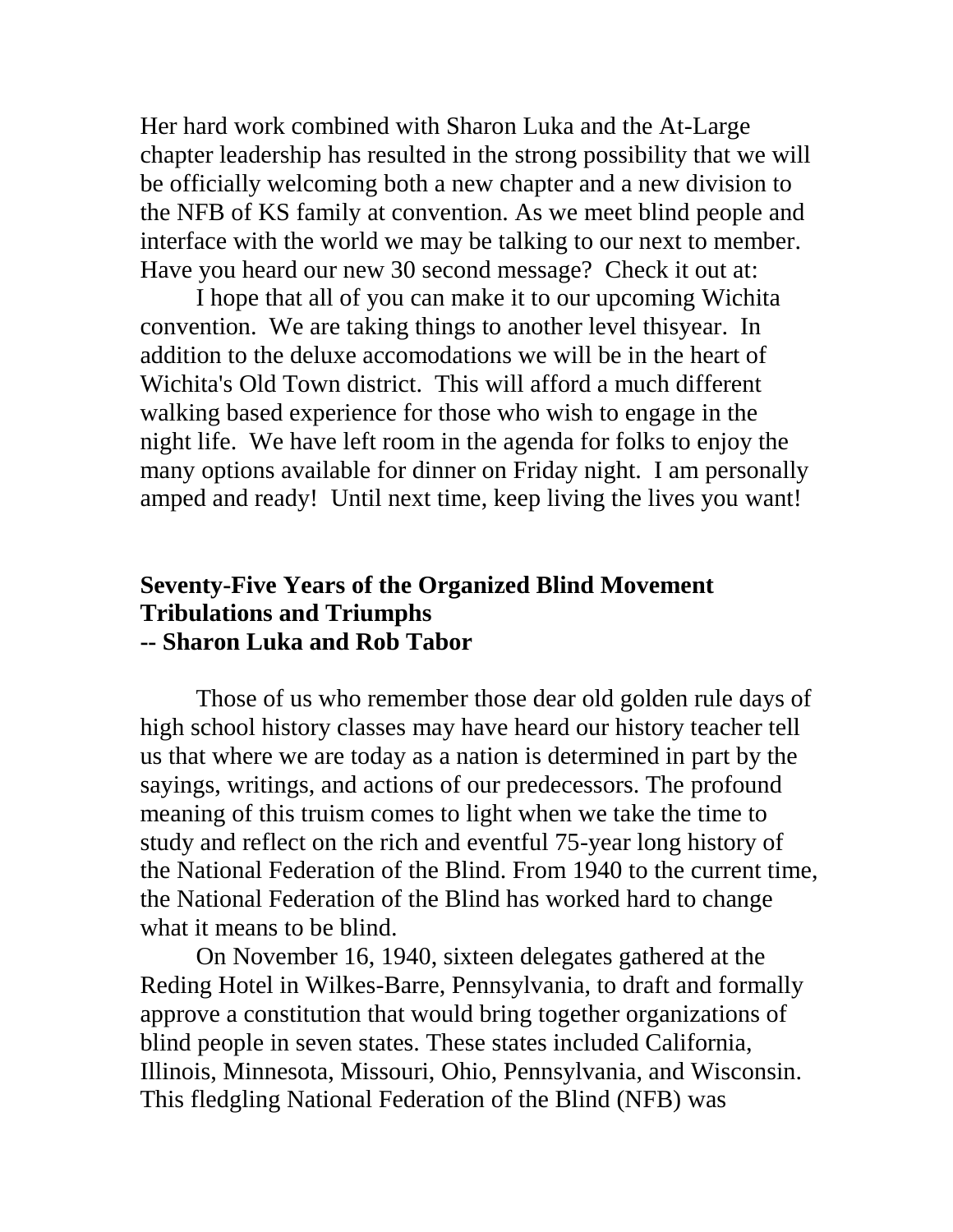launched to become a platform for organized action to enhance the futures of America's blind citizens with a dual focus on independence and civil rights.

Our founder and first president for twenty years, Dr. Charles Jacobus ("Chick") tenBroek, was a brilliant constitutional scholar, lawyer and professor who, at the time of the founding of NFB, was teaching at the University of Chicago and later moved to accept a teaching post at the University of California Berkeley School of Law, where he wrote many law journal articles and white papers that form the philosophical foundation of the Federation where they still stand tall in the vast collection of the ever-expanding body of Federation literature.

Our first national constitution, developed by Dr. tenBroek, Gayle Burlingame, and other key leaders, was so brief it could have been typed on a single sheet of standard size typing paper. Even for its carefully crafted concise language and brevity, was vigorously debated and voted upon, section by section. In fact, the constitutional debate ran until 4:00 a.m. on the day it was approved in its entirety. Dr. tenBroek thought it best to keep the governance document with language specific enough to establish a starting framework for the organization while being short enough to allow for expansion as the organization grew in size and complexity.

Our first logo was a circle bearing the words "Security, Equality, and Opportunity."These meaningful words formed a triangle in the middle of the circle. That inscription announced the ever-present demands, desires and needs of the new organization. Under the able guidance of Dr. tenBroek, one of the first battles our forbearers fought was an initiative to create a national pension for blind citizens under the administrative oversight of the then social security board, the predecessor of our present day US Social Security Administration.

This monetary benefit opened the way to a modicum of financial security and independence for blind people who needed a transitional benefit while they prepare for a job and a long term vocation.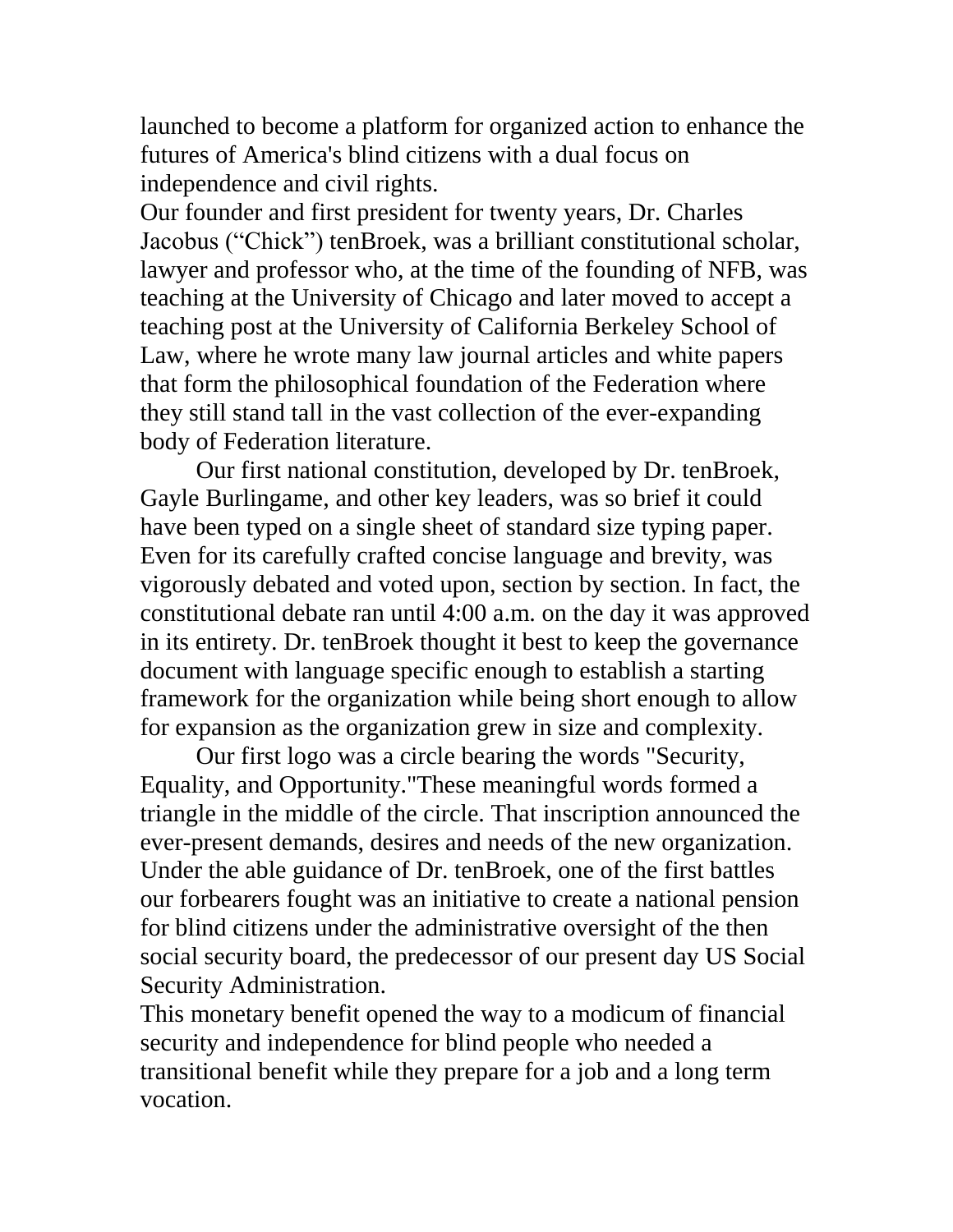Through the pioneering work of NFB, blind people also gained much improved access to jobs in the Civil Service and later to state and local governments and numerous industries in the private sector of the economy.

In the 1940s blind civil service job applicants were barred even from applying for these jobs. The daring pioneer who broke the US Federal Civil Service hiring barrier was Russell Kletzing, an attorney who later was elected president of NFB for a short period after Dr. tenBroek ended his first term in 1961. This opened the way for increased work opportunity for the nation's blind working age population.

Blind citizens also gained increased access to housing, transportation, and places of public accommodation, not because benevolent politicians and bureaucrats of august status thought it right to do this, but because of the indefatigable and persistent efforts of NFB.

The 1950s and 1960s was a turbulent period for NFB which was under siege from without and from within. The external source of attack against the Federation came from Federal and state government agencies who appeared to feel threatened by the growing size, financial position and influence of NFB, particularly on Capitol Hill. Vocational rehabilitation and social welfare agencies that were ostensibly helping the blind had become firmly entrenched in their custodial care and patronizing attitudes toward the blind, and took other actions to keep them in a perpetual condition of subservience and dependency. Agency bureaucrats sought to impede the right of the blind to organize. Under the leadership of Dr. tenBroek and others, a young Senator from Massachusetts was persuaded to introduce a bill that would guarantee a right of blind persons to organize themselves and to govern their own affairs free of harassment and intimidation. That Senator was John F Kennedy, who, as we all know, was elected as the 35th President of the United States in the general election on November 8, 1960. Although the Kennedy-Baring bill was not enacted, the sheer force of its political momentum in Congress,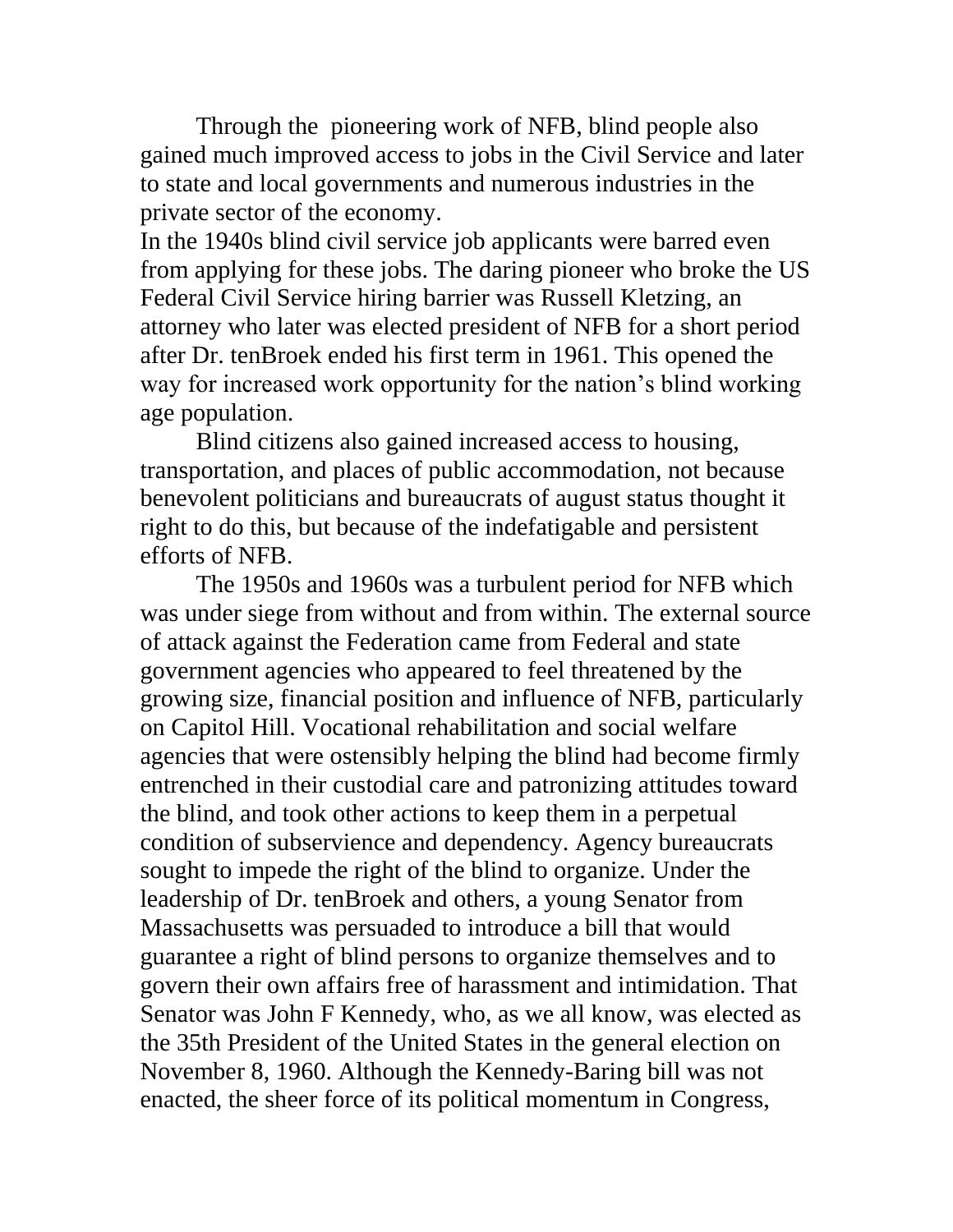combined with a credible threat of litigation in the Federal courts proved sufficient to settle once and for all the right of the blind to organize.

The mounting discord within the NFB was catalyzed by three major forces. First, there arose within our ranks differences of opinion in the organization about whether the NFB should exist as a loose network of statewide organizations, or as a centralized organizational structure with state affiliates and local chapters. Secondly, some state leaders such as Durward K McDaniel of Oklahoma, felt that NFB had taken on an overly confrontational posture toward the blindness agencies and felt that a more conciliatory stance was more appropriate. Thirdly, and perhaps most importantly, the rise of professionalism gave rise to conflicts between the national board and staff as to lines of authority and centers of power.

In 1945 Dr. tenBroek hired A.L. Archibald as an executive director to assist Dr. tenBroek in the day to day operations of NFB, likely to enable Dr. tenBroek to attend to his professional duties at UC Berkeley while continuing to perform his presidential duties. Archibald began work on a part time basis in 1945 and was upgraded to a full time position in 1952. Over the course of time Archibald began to make a series of growing demands for more decision-making and spending authority. Dr. tenBroek, being a long-suffering patient man, was probably patient with Archibald to a fault. To solidify his power base, Archibald formed an alliance with Durward McDaniel and conspired with him to launch a barrage of charges of impropriety against Dr. tenBroek and his chief protégé Kenneth Jernigan, both of whom attempted to neutralize these allegations with their own countercharges. The perfect storm was going full blast, and in 1961, a splinter group from ten state delegations left the convention hall and went to a nearby hotel in Kansas City Missouri to launch the American Council of the Blind (ACB), which still exists as a rival blind consumer organization, although the two organizations have collaborated on various legislative matters from time to time.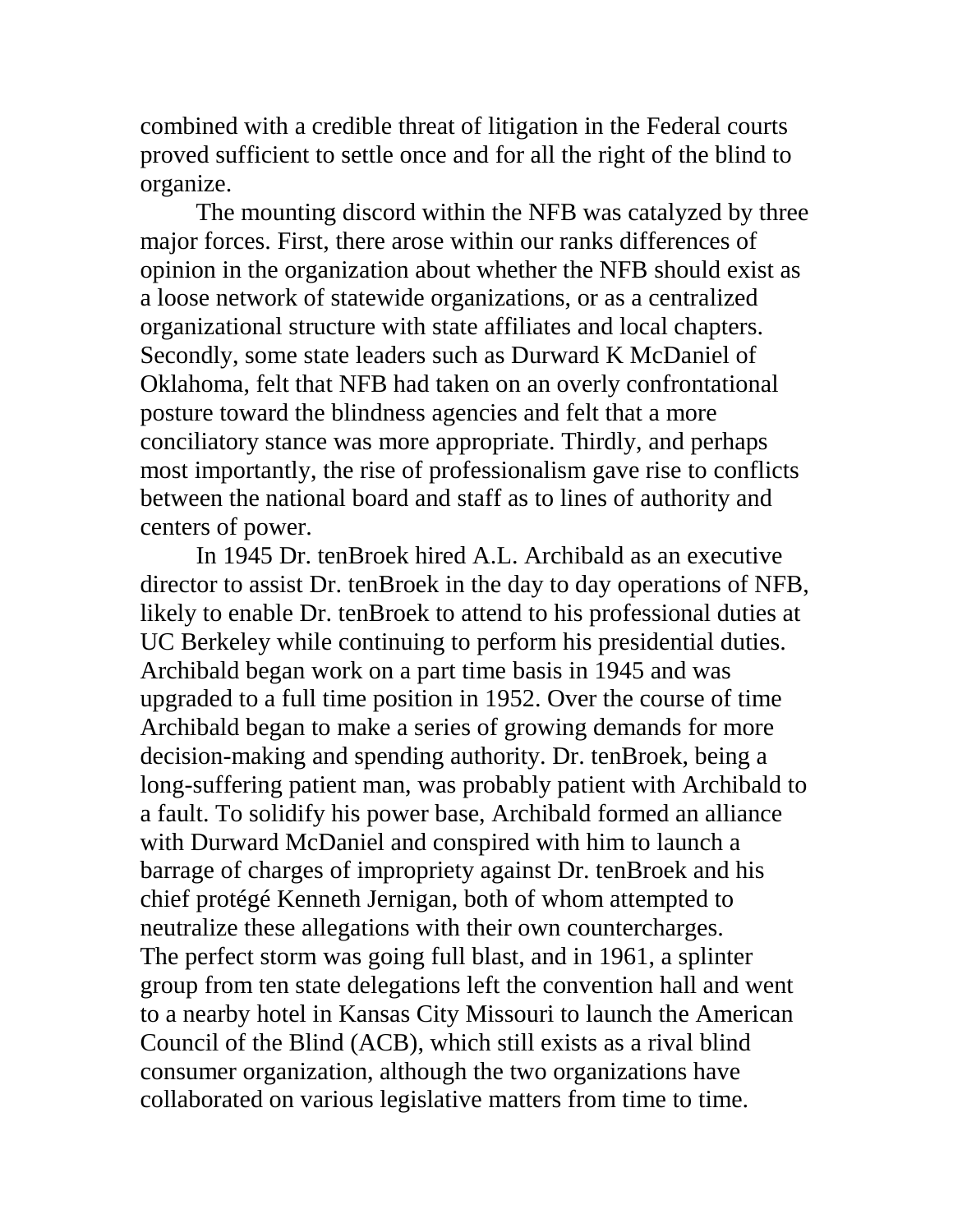One of the departing state affiliates was Kansas, which, as a result of the "Civil War", was without an NFB state affiliate for seven years until the Kansas Federation of the Blind (KFB) was launched in 1968 under the leadership of Jim Couch, Richard J ("Dick") Edlund, Jack Kelly, and others. The KFB became the National Federation of the Blind of Kansas under an affiliate member chartering structure that was adopted at the 1972 NFB national convention.

The federation underwent a long period of re-building and new growth, and all of the departing state affiliates had been replace before the end of the 1970s. The NFB national constitution was also strengthened with important declarations of authority, guaranteed rights of membership, and a prohibition against making motions and voting by proxy. The NFB in convention was declared to be the supreme authority of the organization and discretion was vested in the president and Board of Directors to carry out the policies of the organization. These principles undergird NFB's governing structure in our present day.

Without a doubt, the so-called Civil War of 1961 was a defining moment in Federation history in that the organization would surely have met its demise except for the indomitable spirit of Drs. tenBroek, Jernigan, Dr. Newel Lewis Perry, and others. Many Federationists today will attest that the Federation came roaring back bigger and better than before the "Civil War." After serving the presidency of NFB for over twenty years, Dr. TenBroek resigned as national president under a cloud of a crisis of confidence in his leadership. The ensuing five years proved to be a period of instability in top leadership. Dr. tenBroek's immediate successor was John Taylor who resigned as president in the spring of 1962, citing increased work related demands as his reason. He was followed by Perry Sundquist, then by Russell Kletzing. Dr. tenBroek returned to the presidency in an election by acclamation in 1966 and remained in office until cancer claimed his life in 1968.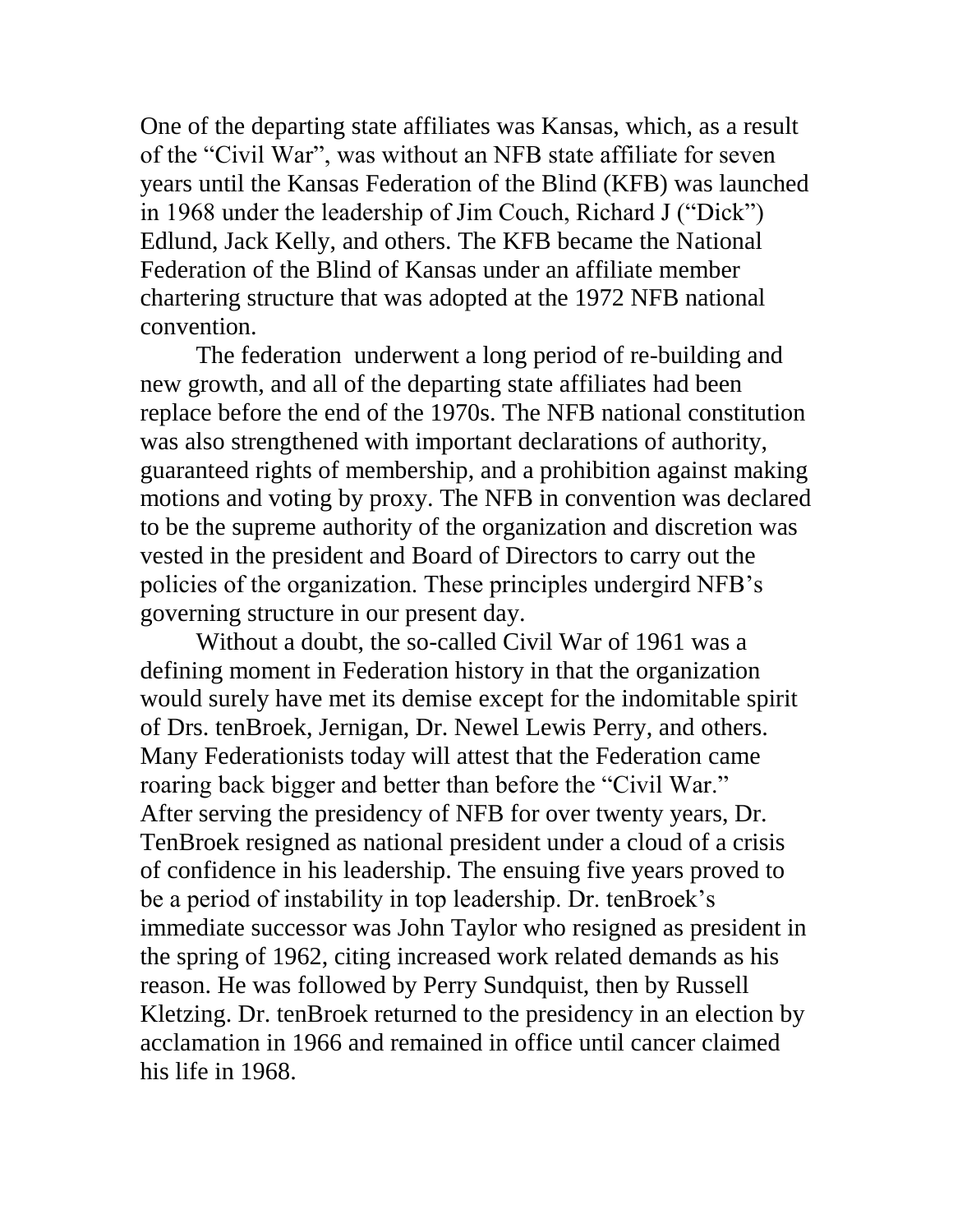Dr. Kenneth Jernigan succeeded Dr. tenBroek and remained as president until he retired in 1986 when Marc Maurer was elected president and held office until 2014 when Dr. Mark Riccobono was elected by acclamation. Dr. Jernigan lived a positive life as a blind leader, teacher, and thinker with a strong international reputation until he passed away in 1998.

In 1978 Dr. Jernigan led the NFB in building its national headquarters at 1800 Johnson Street in the inner harbor district of Baltimore Maryland after maintaining headquarters in Suite 218 of the Randolph Hotel Building in Des Moines Iowa. Over time the organization remodeled and occupied the four-story structure of the city block-long National Center for the Blind.

In October, 2001, The NFB broke ground for a twenty million-dollar research and training institute now seated next to the National Center. Thus, the National Federation of the Blind Jernigan Institute began serving people in January 2004. Through theJernigan Institute the NFB now administers many educational programs including the Braille Transcriber and proofreader Certification processes for the Library of Congress.

In 2009, to commemorate the 200th anniversary of Louis Braille, the Frenchman who invented a nonvisual tactile reading and writing code for the blind, NFB in partnership with the US Printing and Engraving Service, launched the historic first braille one dollar coin in Braille's name. The project raised about ten million dollars for programs to promote braille literacy.

The Jernigan Institute conducts courses in NFB philosophy through periodic leadership training seminars which have been attended by Federationists from Kansas, 51 other states, the District of Columbia, and Puerto Rico -- 52 state affiliates all tolled.The Jernigan Institute also provides training in technologies.

We continue working to establish state training programs for the blind which will offer training in the use of the long white cane, braille proficiency, household management skills, and other "soft" skills of blindness.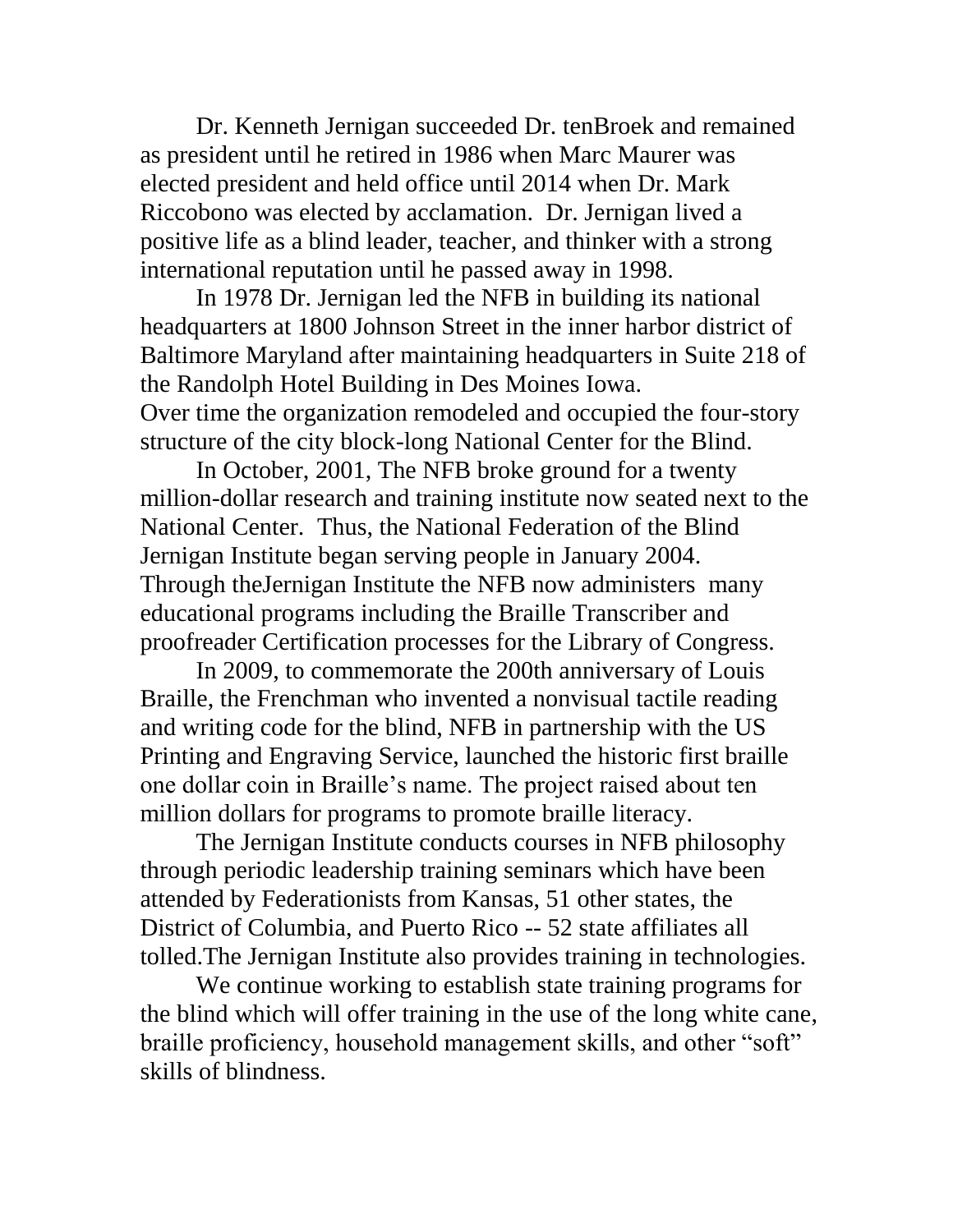NFB has partnered with three prevocational blindness skills training centers in Minneapolis Minnesota, Ruston Louisiana, and Littleton Colorado. These centers not only teach the skills of blindness but emphasize a positive philosophy on blindness as well. It is notable that all of the centers (2 pribate and one state center( were started by federationists.

In July 2015 we celebrated our past seventy-five years of accomplishments at our national convention in Orlando, Florida. On July 8 NFB convention attendees, co-sponsors, volunteers, and members of the Rosen Hotel group mobilized to set a new Guinness world record trademark title for the largest umbrella mosaic.

2,480 individuals raised umbrellas to announce our seventyfive years of success and broke the long-standing umbrella mosaic record of 2,170 umbrellas.

Perhaps you feel this article doesn't even begin to do justice to the amazing and glorious 75-year long history of the Federation, an opinion with which we completely agree. To be sure, there is much that remains to be brought to mind, including the grand showdown we had with the National Accreditation Council over standards and accreditation of agencies for the blind, the exit row seating controversy with the commercial airline industry, the ongoing battle in Congress to end the odious and discriminatory practice of paying subminimum wages to blind and disabled workers, and the globalization of the organized blind movement, to name but a few milestone events. For those who wish to learn more, we enthusiastically commend a recently released digital book entitled Building The Lives We Want, the Seventy-Five Year History of the National Federation of the Blind by Deborah Kendrick, a professional writer. This comprehensive thoroughly researched and masterfully written work is available on the NFB website at:

https://nfb.org/pubs/building-the-lives-we-want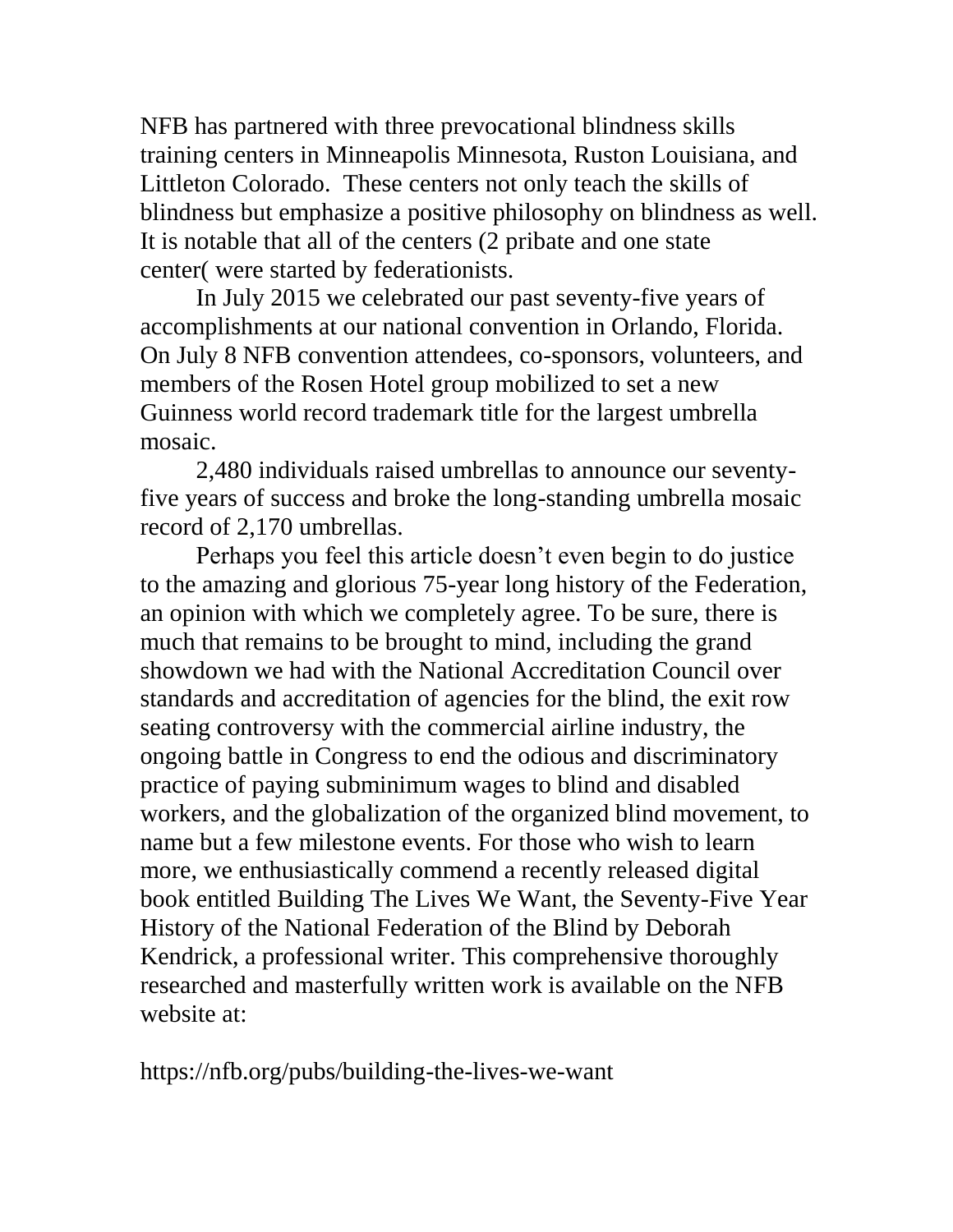This amazing digital book is free and can be downloaded to a computer and to a wide range of portable book readers and smartphone apps. Subscribers to NFB Newsline® can listen to this work in its entirety by choosing option one three times from the main Newsline menu. We boldly make two guarantees. First, You will be so transfixed by how our story is told you will have to tear yourself away from the eBook to attend to your daily routines. Secondly, your knowledge and commitment to the philosophy and work of the Federation will undergo a manifold increase whether you are new to the Federation or you are a grizzled veteran of NFB. So enjoy this excellent read and be both informed and inspired.

#### **Legislative Activities Update -- Rob Tabor**

On a cold, blustery, mid-winter's day in February of this year, six hale and hearty Kansas Federationists made the annual trek to Capitol Hill to make the Federation's case for long-desired and long-sought changes in our nation's policy toward the blind. The three issues carefully chosen by our very able national legislative affairs staff included the Transition to Integrated and Meaningful Employment (TIME) Act, formerly known as the Fair Wages for Workers With Disabilities act, the Technology, Education, and accessibility in College and Higher Education (TEACH) Act, and, last but not least, The Marrakesh Treaty to Facilitate Access to Published Works for Persons Who Are Blind, Visually Impaired, or Otherwise Print Disabled ("Marrakesh Treaty"), commonly called the "Books Without Borders" treaty. There were enough Kansas delegates to divide into two teams, each of which were assigned to meet with two House members and one Senator, which enabled us to complete our business in DC in two days.

As per usual, we mostly met with various Congressional staff aides, but we did get to meet with Representative Lynn Jenkins (R/KS2), though this meant taking a long hike from her office in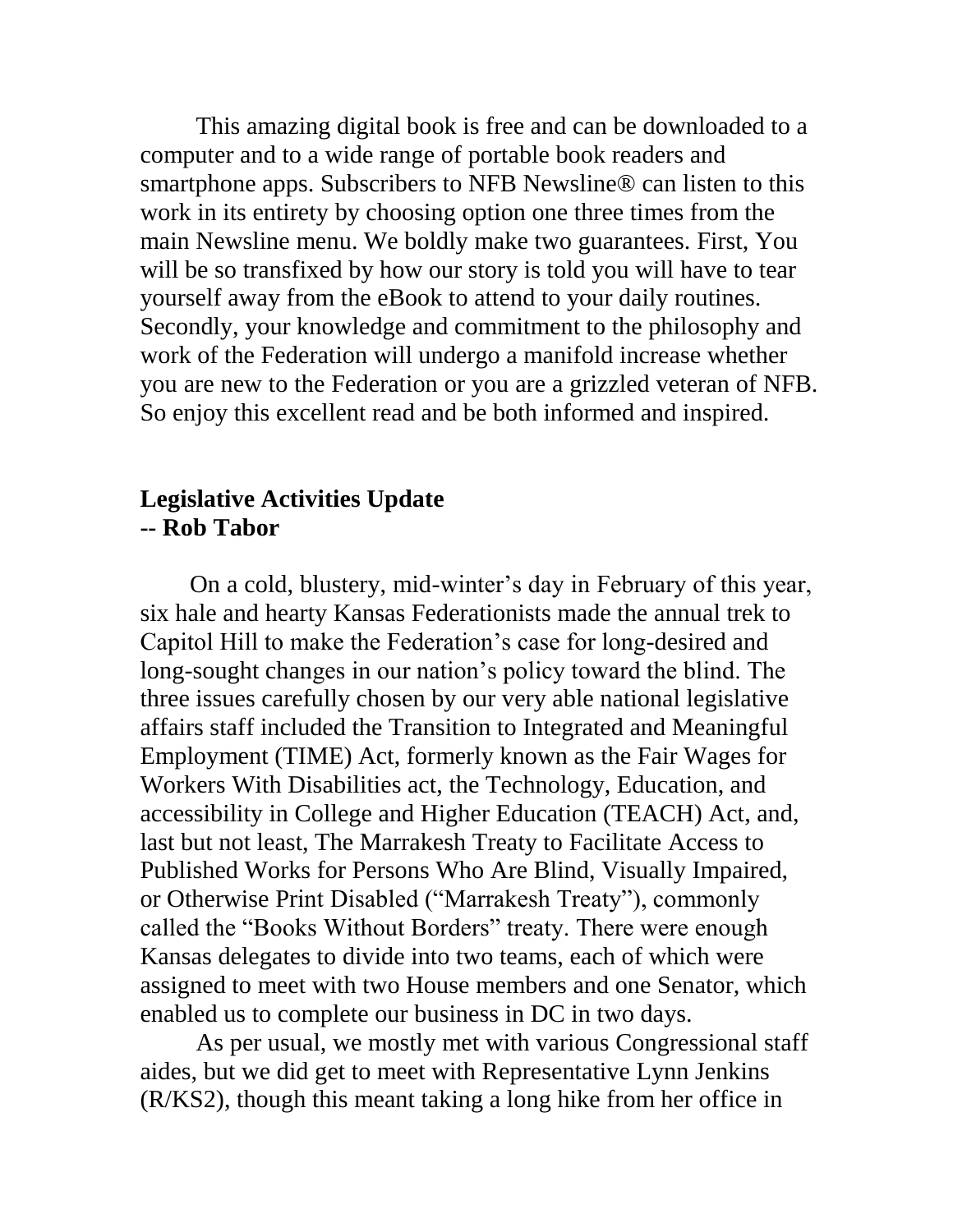Longworth House Office Building to the Capitol via the underground tunnel labyrinth. The other group also met briefly with Rep. Mike Pompeo (R/KS4), and a group photo was taken.

One afternoon the NFB national office held a reception for Congress members and staff in a large gathering space in the basement of Longworth in honor of our 75th anniversary year. The reception was very well attended, and an address was given by Rep. Greg Harper of Mississippi, the sponsoring member of the TIME bill.

We now look forward to the 2016 NFB Washington seminar which is scheduled for the first week of February. Issues to be presented to Congress for 2016 have yet to be announced, but we fully expect the TIME bill to be on the agenda, and probably the TEACH bill as well, which is now becoming known as the SMART Act.

If you want to play a tangible role in changing what it means to be blind at the public policy level and have never attended a Washington Seminar, we enthusiastically encourage you to do so. We will convey further developments on the 2016 Washington Seminar through the Home On The Range email list as we receive it. If finances are a concern as they still are for many blind persons, the state board does its best to provide a helpful level of financial assistance for seminar delegates.

## **Jayhawk Chapter Update -- Rob Tabor**

The Jayhawk Chapter of our Kansas state NFB affiliate has had a busy and active year thus far. We have 13 members and we have had a change of meeting venue. Since January we have met on the third Saturday of every month from 1:00pm to 3:00pm at the recently renovated Lawrence Public Library (LPL).

Last spring we joined forces with the Access Task Force of Independence, Inc., a community-based independent living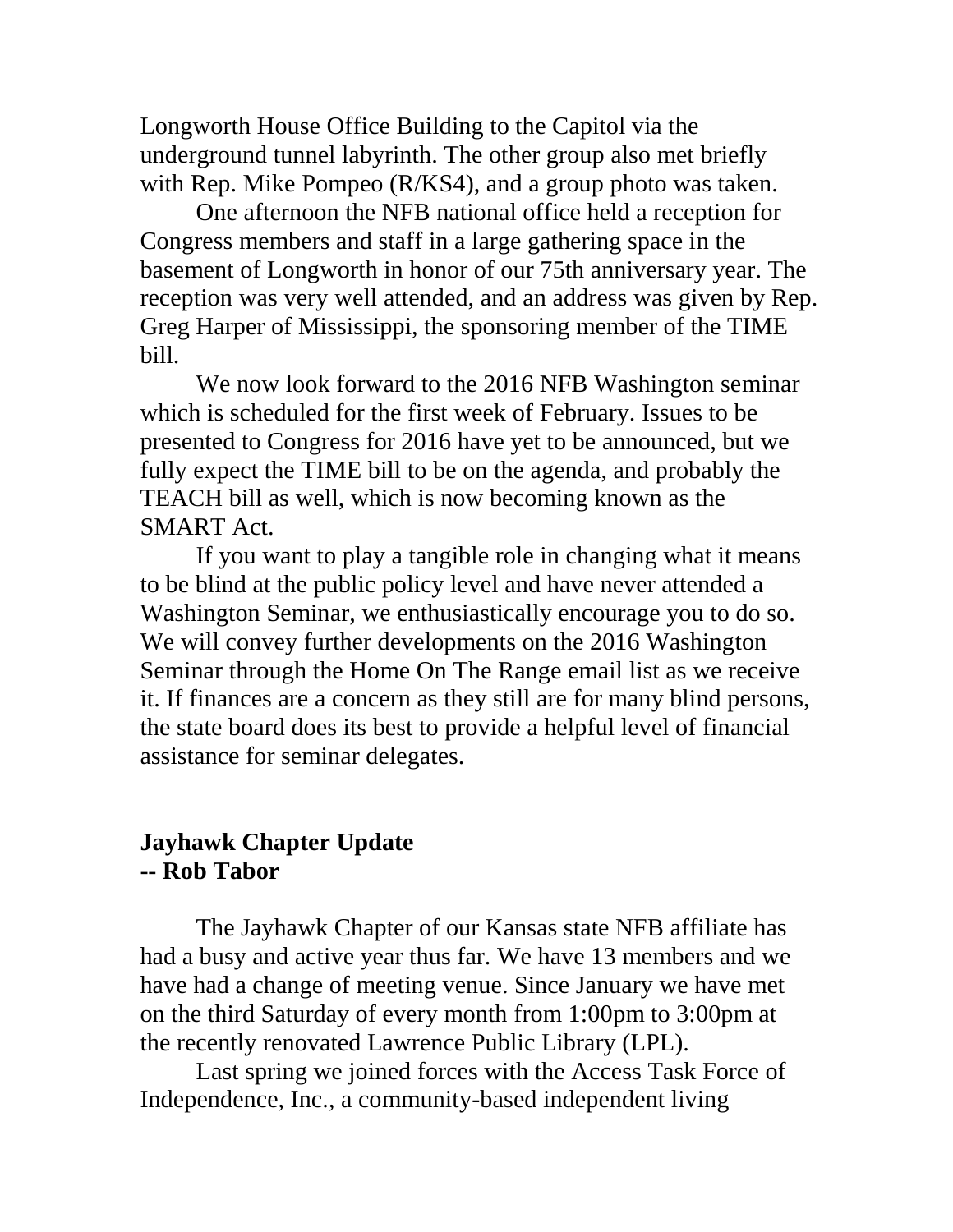resource center, to advocate successfully for accessibility and nondiscrimination language to be added to the local taxicab service licensing ordinance. This opportunity came at a perfect time because the Lawrence City Commission decided the taxicab licensing ordinance was in need of a major overhaul, and an accessibility section for blind and disabled taxicab riders was another piece that could be easily added to this comprehensive new approach to regulation of taxicab services.

We have also had two successful fund-raisers last spring. For the first time ever we conducted a tournament pool for the NCAA Division One Men's basketball tournament which raised \$145, which we considered to be very impressive for a first effort. Participants were asked to donate \$5 to enter their prediction of outcomes at the various team elimination rounds, and a prize of a free massage was donated by Massage Envy. A massage was also awarded to the participant who recruited the highest number of participants from outside the chapter.

On May 12, we held a giveback supper at Freddy's Frozen Custards and Steak Burgers. This was our second straight year for this project which raised \$200 for the chapter.

We are now in the planning stages of the 2015 Meet the Blind community education campaign which traditionally takes place in October. We will present to the Lawrence City Commission to request Mayor Mike Amyx to read and sign a proclamation for Meet The Blind Month and White Cane Safety Day which is officially observed on October 15. The proclamation signing ceremony is tentatively scheduled for Tuesday, October 6, subject to confirmation with City personnel. We are also planning a public awareness campaign via local media outlets to promote better pedestrian traffic safety for the blind and for all pedestrians and bicyclists.

Finally, at our August meeting they demonstrated the NFB Connect app for the iPhone and other iOS devices, which spawned a request from several of our members for an iOS device and Voiceover training class which we expect to schedule soon.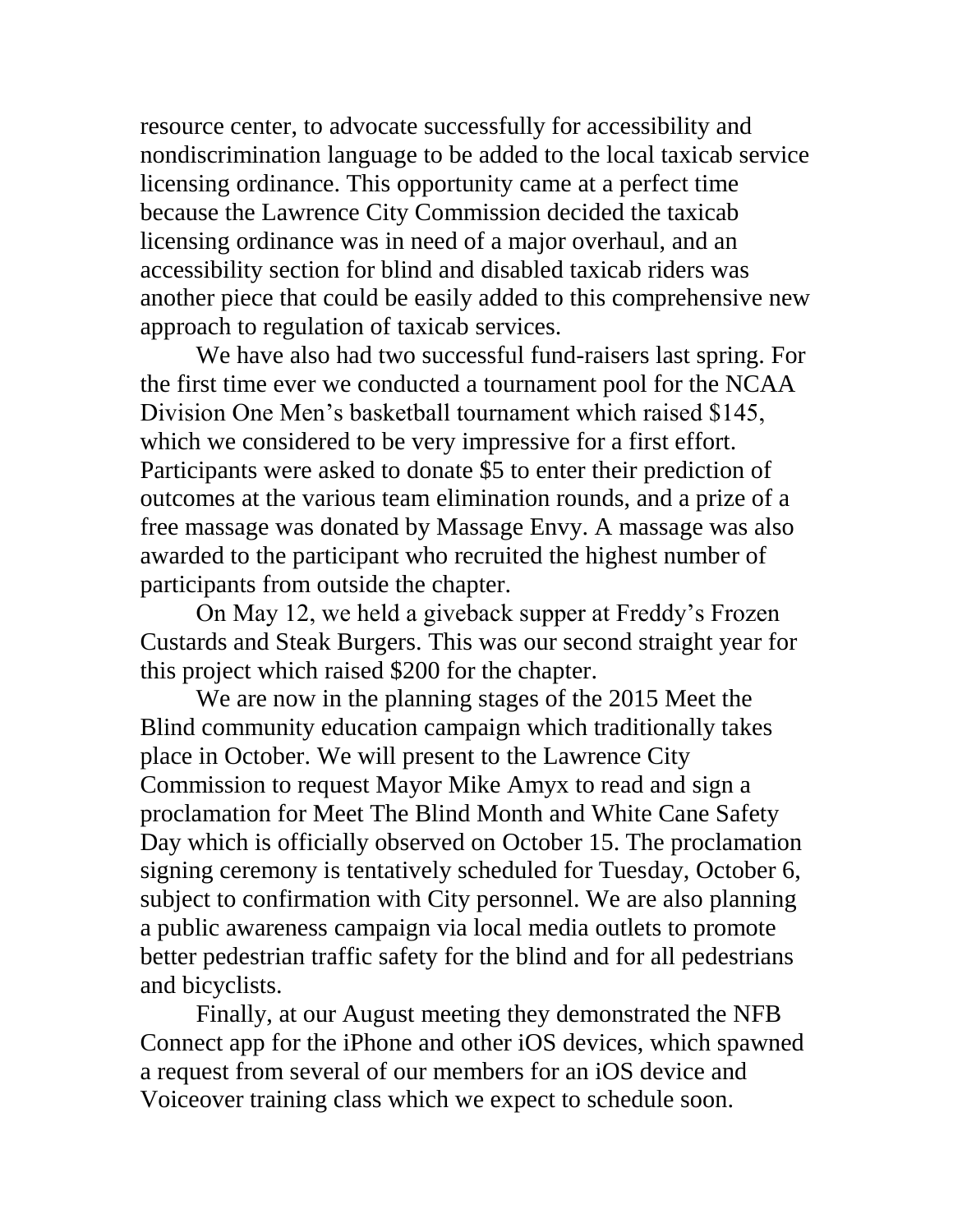#### **Johnson County Chapter Update -- Susan L. Stanzel**

On September 19th the Johnson County chapter of the NFBKS participated in the Kansas City, Missouri chapter White Cane Walk. 6 members of the Johnson County chapter participated in the walk. Those chapter members who were unable to walk donated generously to the cause. In total, over 1,100 dollars was raised for the Johnson County chapter.

### **South-Central Chapter Update -- Serena Nickell**

The National Federation of the Blind South-Central chapter began our year with a social event at El Mexico Cafe that also gave us an opportunity to sell chocolate to restaurant employees and patrons. Following our social event, we were able to send 3 members, one a first time attendee, to the Washington Seminar.

We focused on membership development and community outreach this year in our chapter. In May, the chapter presented a Braille puzzle map of the United States to Envision's Child Development Center.

We held our annual picnic in June and fun was had by all. South-Central chapter had 5 members attend the 75th annual national convention. One of our members is attending the Colorado Center for the Blind and split her time between both the Kansas and Colorado affiliates.

The chapter is looking forward to hosting the Kansas State convention, coming in November to Wichita. We will be holding our Christmas party on December 12, 2015 at The Monarch. The South-Central chapter is looking forward to another busy year.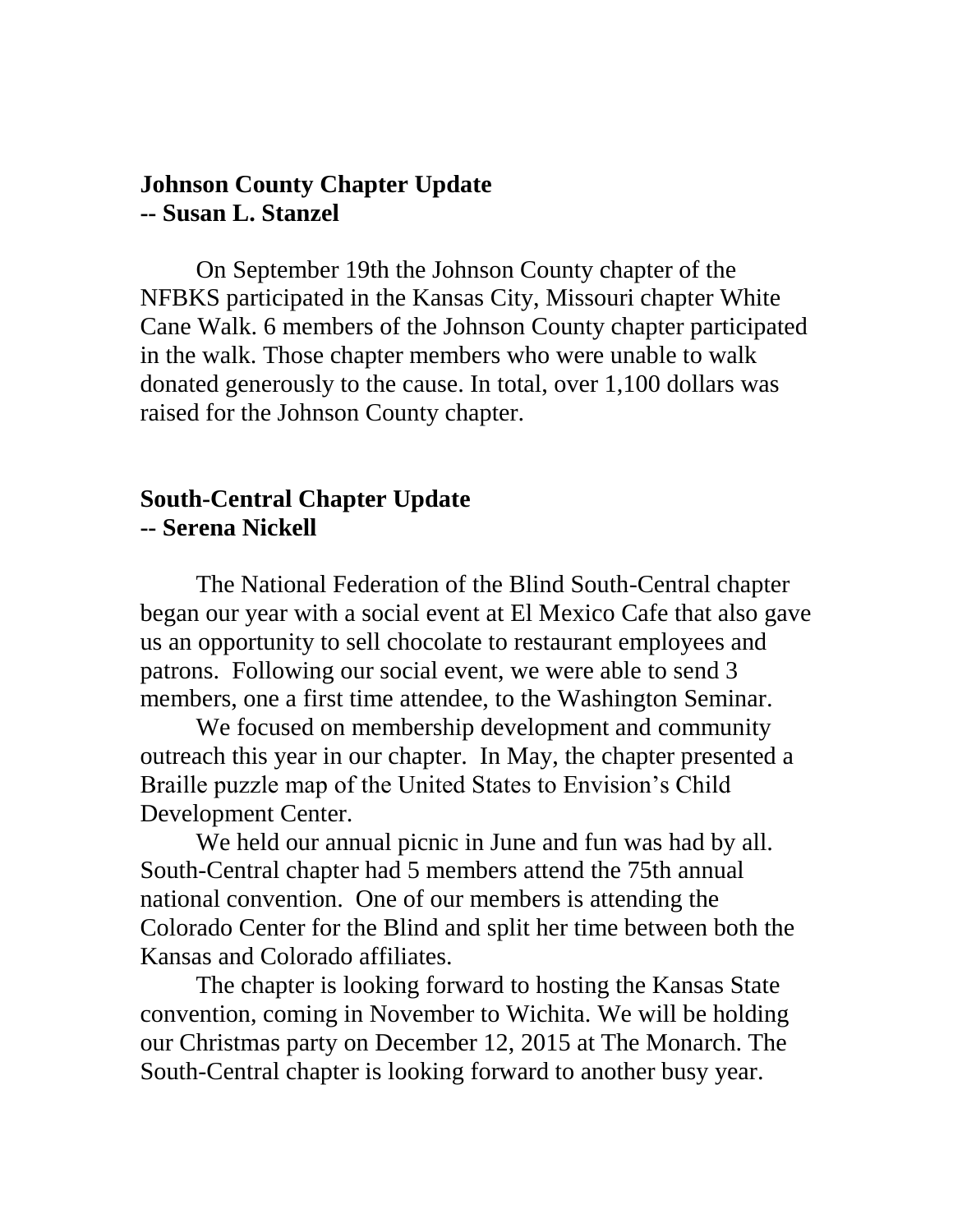#### **At Large Chapter Update -- Rob Tabor**

At the 2014 state NFB affiliate convention in Lawrence held last November, our state president ,Tom Page, convened a caucus to help organize this now unofficial chapter in preparation to launch a new official statewide chapter for blind Kansans who face major travel barriers to local chapter meetings. Shelby Young agreed to be the provisional chapter president, Ana Hindman consented to serve as vice president, Sharon Luka agreed to be the chapter secretary, and Bob Fuller agreed to be the provisional chapter treasurer in addition to his duties as state affiliate treasurer. Rob Tabor continues to serve as the At Large Group advisor from the state affiliate board of directors.

The at Large Chapter meets regularly via teleconference on the third Friday of each month at 7:00pm for approximately an hour. At the regular business meeting on Friday, June 19, a draft chapter constitution was approved by the group for submission to the state board as a crucial step towards becoming a full-fledged official chapter of the Kansas NFB state affiliate. The proposed new constitution names the new chapter as the Meadowlark Chapter in honor of the official state bird of Kansas.

Due to the relocation of Shelby Young to Oklahoma, the At Large meeting group is in the process of reorganizing its leadership, a task which will hopefully be completed at the September regular meeting.